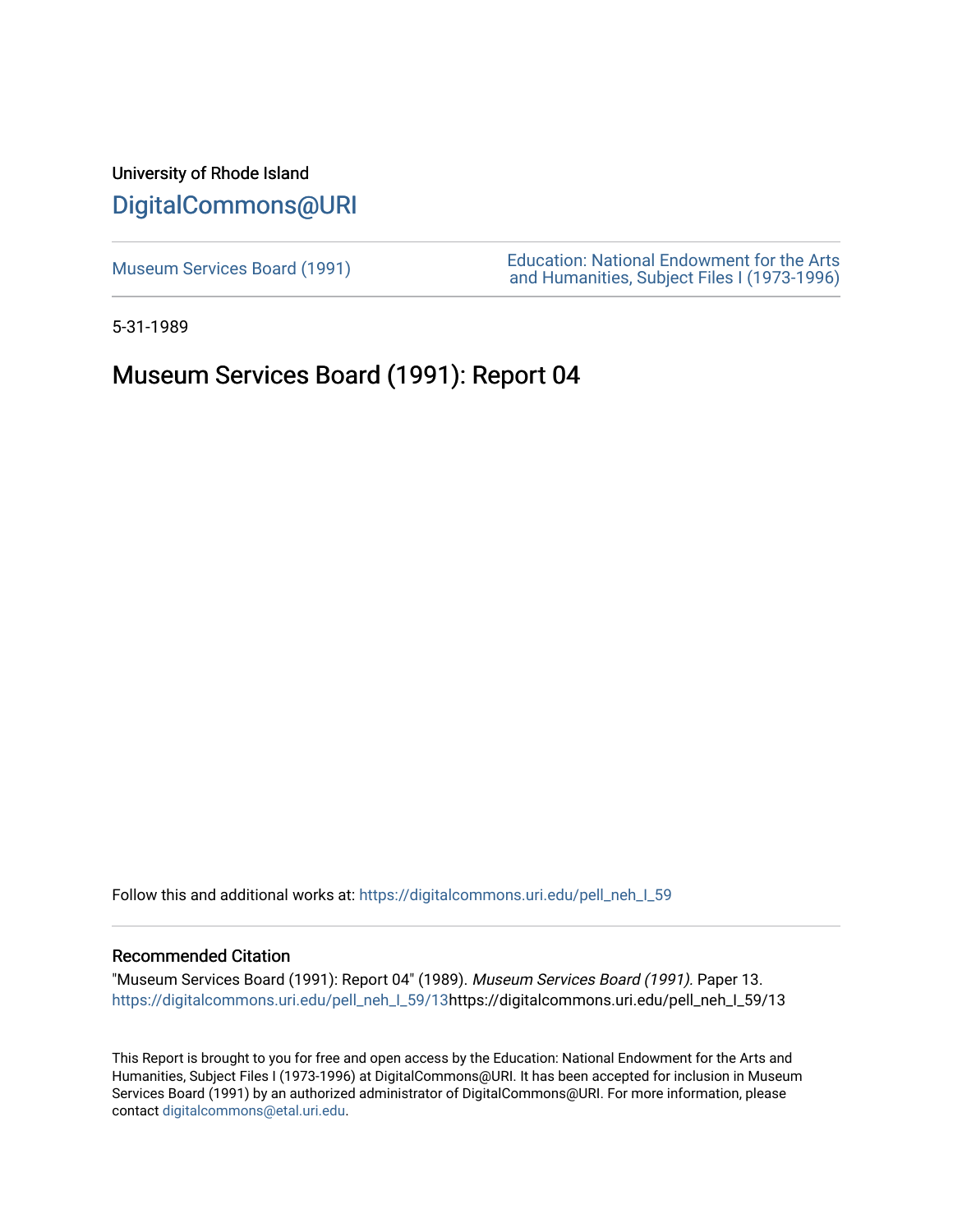#### CONGRESSIONAL RECORD = SENATE

whore ensitized a nation to aging stereotypes and cut the bonds of compulsory retirement whereby the experience and energies of senior citizens have been reclaimed for the commonweal of American society. He was as vigorous in rooting out prejudice in our society as an octogenarian as he was fighting racial bigotry without regard, to his political career in his twenties and thirties. Is it any wonder, then, that he was my hero, as he was a folk hero to millions of older Americans and, indeed, of people throughout the world?

While he is most highly recognized for the great achievements in domestic statecraft of the last half century, he was an inveterate world traveler. whose mark on foreign policy dates back to the Lend Lease Program whereby the United States came to the rescue of democracy in World War II. Incredibly, Mr. President, this man. who knew Hitler and Stalin in person, warned FDR in 1938 that the rise of nazism in Germany would lead to that war.

One of my earliest joys as a Member of Congress was growing to know CLAUDE PEPPER, who was already a historic figure from the New Deal and McCarthy eras before I arrived here 27 years ago. I relished his droll humor and southern comradery and learned we had much in common: We were both born to rural poverty but thanks to hard work and our country's open society, we were able to gain an education, purchased through manual labor and stints as public school teachers. Moreover, we were able to gain entry to, and win credentials from. Harvard Law School. Then, from the practice of law and service in our respective State legislatures, we were able to work our way here to our Nation's Capital. For me, one of the greatest rewards of that long journey was to fulfill my aim of working for aid to the aged alongside this hero of my youth, who after serving in the Senate, returned as a member of the House in my own Class of 88.

Today, Mr. President, we are told that morale on Capitol Hill is at an alltime low, that fractious partisanship is tearing apart the other Chamber, where our former Senate colleague returned to serve with such distinction. If life on this Hill has, indeed, lost much of its savor, it would be well for all of us, regardless of party, to reflect on the record of CLAUDE PEPPER, whose legacy has been to add the spice of mature life to the national work force. Surely, he was no stranger to partisan strife and experienced, as few of us here have, the slings and arrows of political fortune. And yet, having served his country in its most prestigious deliberative body, he chose to return to its supposedly lower one and to serve all the people of this great land all over again. There is only one other American statesman whose dedication to public service rivals CLAUDE PEP-PER's example. And John Quincy

Adams bore a family name synonymous with service to country.

Mr. President, I mourn with the Nation the passing of my dear friend and mentor, CLAUDE PEPPER But I rejoice for having had this living legends as a colleague and coworker.

When asked in a recent public interview how he would wish to be remembered, he responded:

As an honest, hardworking man striving for the benefit of those in need.

CLAUDE PEPPER will surely be remembered as such and even more.

The PRESIDING OFFICER. The Chair recognizes the Senator from the State of Washington.

#### ON THE OFFICIAL FUNDING OF RELIGIOUS BIGOTRY

Mr. GORTON. Mr. President,<br>seldom in public life does one encounter problems more vexing or consequential than those in which the interests of the state conjoin or run against the practice and principles of art or religion. It is not possible simply to render unto Caesar what is Caesar's and unto Christ what is His, for the sacred and the profane are as thickly intertwined as twisting vines. They have been always and they always will be.

The difficulty arises partly because the language of politics is not deep enough to address profound questions of art and religion, and often when it intrudes upon them it extinguishes their lights. Though politics require definition, art by its very nature<br>eludes it and religion is often beyond it. Should a controversy also incorporate, as does the one I am about to address, questions relating to free speech, the limits of government, and sacrilege, the problem may appear intractable. This one, however, is not intractable, if the will to make distinctions overcomes the will to be outraged.

I shall tell you what happened. First. Americans were taxed, which is no more surprising nor less certain than the rising of the Sun. Revenue came freely from a vast number of households, individuals, and corporate entities. Like water flowing into the Mississippi after spring rains, it swelled into the muddy, omnipotent,<br>self-perpetuating torrent that we call the budget. If the Mississippi grew like the budget, Denver would soon be under water. Instead of running randomly into the Gulf of Mexico, this river of money poured into the District of Columbia, where you and I divided it up and sent it back again. Not only was much energy wasted in the round trip, but by your actions many places that had been wet became unjustly dry, and many places that had been rightfully dry were soaked.

Of this wealth collected from nearly every human being in the land, a certain portion went to the National Endowment for the Arts. Fair enough, I suppose. It was in turn divided up, of

necessity, I admit, by people who are appointed rather than elected.<sup>5</sup> Fair enough, I guess. Some went to the Awards in the Visual Arts, Program 7. or AVA-7, and was then entrusted to the Southeastern Center for Contem-<br>porary Art, or SECCA Again Yaff enough, although, you may note the acronyms have begun. SECCA then<br>entrusted it to a five-member jury of artists and curators. This jury then<br>chose 10 artists, each of whom re-<br>ceived a \$15,000 fellowship and the exhibition of his work in the AVAshow in Los Angeles and several other cities. One of the ten artists, Andres Serrano, chose to exhibit a picture that he had submitted to the jury and that it had used as part of the basis for awarding him the fellowship. The picture is entitled "Piss Curist," so called that because it depicts Jesus on the cross, submerged in urine. Mr. Serrano is reported to have declared that his next step would be to submerge the suffering Christ in semen. Not fair.

Mr. President, I do not claim to fathom the rationalizations for much contemporary visual art. Given that one of the most generously reviewed exhibitions of recent times was the artist Judy Chicago's mixed media depictions of female genitalia arranged on dinner plates, and that one of the masterpieces of conceptual art was minted as the artist himself was thrown out of a window into a tremendous pile of horse manure, am I supposed to? I believe I speak for the common man and the uncommon intellectual when I confess my indiffer. ence, at best, to these heroics. Short They originate not only in nihilism. but in the more innocent misconception that the great philosopher of aesthetics Benedetto Croce called the intellectualist error. A lesser philosopher put it this way. "If you've got a message, send a telegram. Crocel however was more thorough. Confusions between the methods of art and those of the philosophic sciences, **Che** stated. "have been frequent. Thus it has often been held to the task of art to expand concepts, to unite the intelligible with the sensible, to represent ideas of universals; putting art in the place of science." But this, what he called "the theory of art as supporting theses," he rejected, for he believed<br>that "Aesthetic consideration pays attention always and only to the adequateness of expression, that is to say, to beauty." ल नरपोस'

The intellectualist error leads almost without fail to abuse. If artists are to be pedagogues, they will want to wake up their sleepy and foolish students; that is, everyone in the world, and, on occasion, to shock and to offend them. Croce writes of an artist who "may try to conceal his internal emptiness in a flood of words \* \* \* in painting that dazzles the eye, or by heaping together great architectural masses which<br>arrest and astonish us.

S.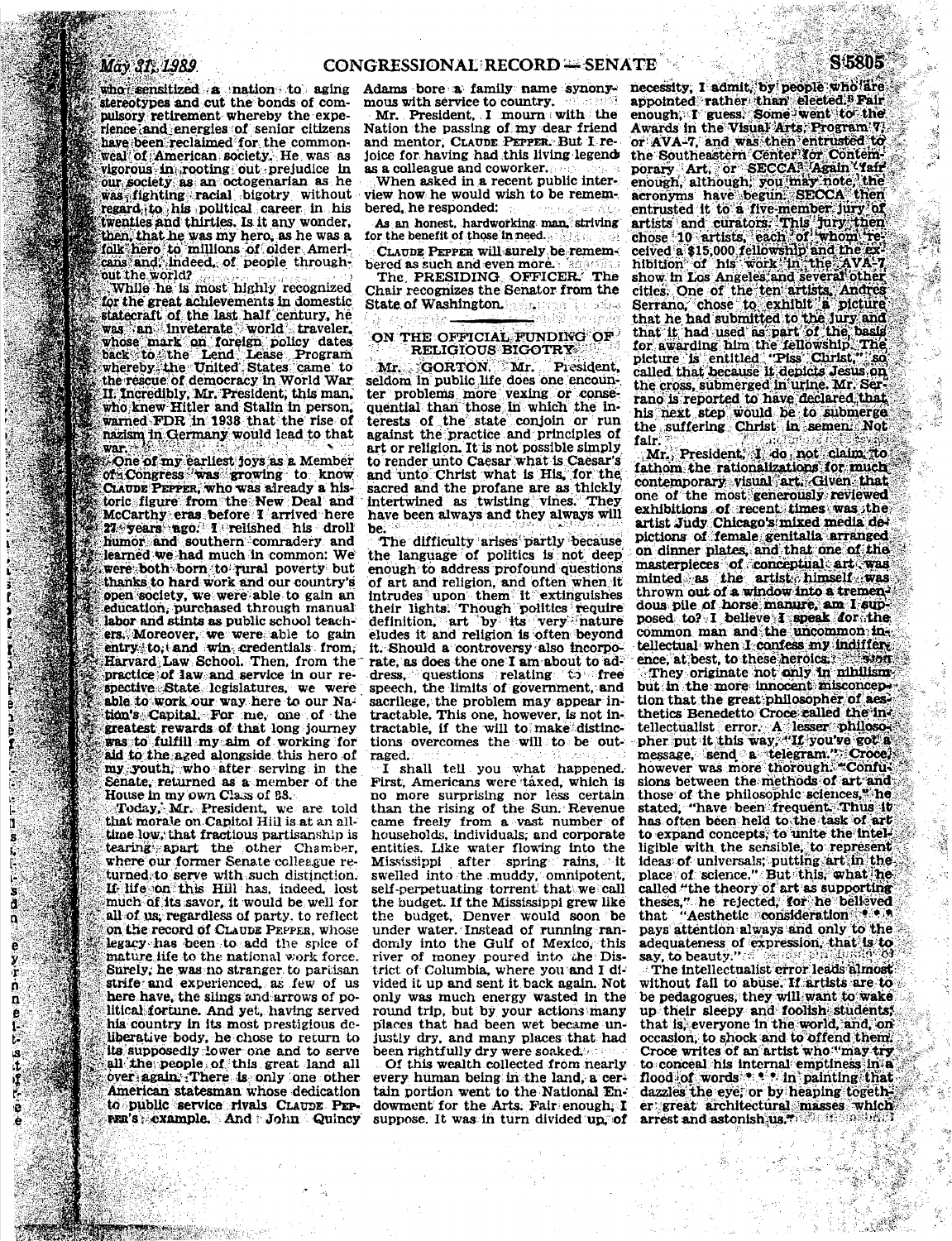This practice is no longer aberrant. it is a way of life, and sometimes one can hardly determine if a contemporary artist is contributing to the development of art or to the history of publicity. George Bernard Shaw wore a shiny green suit to the theater, to attract attention to the fact that he wrote plays. The stategem was so<br>potent that it has worked its way through our century down to this day, and the suit's the thing now; you don't have to bother about the plays.

Mr. Serrano, no doubt, wants public-<br>ity, and he is getting it. Indeed, I am giving it to him. His trick is to make his opponents, in their attempt to drown him, pour so much water into the lock that they raise up his boat. And then he tells them what he's doing, mainly for the thrill of it, but also because it is certain to open the sluice for more. To quote Mr. Serrano, Tifeel when people attack a work of art to such a great extent, they imbue it with a far greater power than when they ignore it and, in that, I'm flattered that they think it deserves such attention.

This declaration is obviously calculated to do to his critics what banderillas do to a bull-irritate them, weaken them. drive them wild.

I cannot think of a better response to this calculated provocation than to quote the consummate artist. William Shakespeare, whose Hamlet expresses indignation at something very similar. Why, look you now, how unworthy a thing you make of me! Hamlet says.

You would play upon me, you would seem to know my stops, you would<br>pluck out the heart of my mystery, you would sound me from the lowest note to the top of my<br>compass : : do you think I am easier to be played on than a pipe? Call me what instrument you will, though you can fret me, you cannot play upon me.

Now, you know my opinion of the tradition Mr. Serrano exploits, and you know I believe that absent didacticism, gimmickry, shock, and mockery. works such as his have a tendency to disappear. But this is not a bullfight and he is not a matador. I know that the heart of his strategy depends on the overreaction of those who would by instinct and passion suppress his sacrilege as readily as they would defend their own children, for, indeed, he has assaulted that which they hold most holy, sacred, and dear.

But, no. I refuse to enter that trap. and will not allow him or his partisans to cloud his abuse by diverting the issue to that of freedom of expression. He has the right to display his picture. There is no question that he has that right. It is almost absolute. I would sell my grandmother, shoot my dog, what have you, before I would fail to defend that right. On February 22 of this year, in my remarks concerning the Rushdie affair, I made clear that I hold to his position and that I do so in service of what I believe is a vital and fundamental principle. And in the case

of Mr. Serrano as is in the case of Mr. Rushdie, neither the transparency of his intentions nor the quality of his work can prejudice it.

Let us even assume, for the sake of argument. hypothetically, as a fiction. a conjecture, a speculation, a purely academic exercise, that his picture is a great work of art. Great works of art can be sacrilegious: not only in theory, but in fact. For example. Michelangelo's statute of Moses is fitted with a pair of horns. Generations, and generations of Jews have been stung by that, but the statute, without a doubt, is great art. So let us assume, for the sake of agrument, that Mr. Serrano's picture which is deeply offensive to Christians, is of the same caliber as Michelangelo's Moses, which is deeply offensive to Jews. What is the role of the state in these matters? Does it dare subsidize sacrilege? Does it dare not subsidize Michelangelo?

The answer touches upon the question of the limits of government, which is right and proper both for the Chamber and for our time, and the answer is clear. The state must confine itself to its own interests, and art must be free. Neither subsidy nor censure are appropriate, for the state, with its unrivalled power, must not take sides in purely symbolic disputes. This judgment has honorable origins, a long history. a basis in reason, and several illustrative parallels.

It would be relatively easy to preclude SECCA from receiving Government funds on other, more practical grounds. In this matter the layers of unaccountability are much like those. of shell corporations established on islands that vanish at high tide. Passing from the constituent to the Treasury. to the NEA, to SECCA, through the panel of judges, to laureate, the money flows freely, with neither obstruction nor delay, from citizen to Serrano. But what of traffic in the other direction? Does any kind of accountability run the othe way? No. At every step, as in the famous Thomas Nast cartoon of the Tweed ring, someone is pointing a finger at someone else and saying, "We can't possibly<br>interfere with the artistic choices<br>made by our grantees." To cite part of a letter I received from the NEA. "This limitation reflects concern that Federal funding for the arts would result in government intervention in the substance of artistic projects."

I ask you, is a \$15,000 fellowship, a traveling exhibition, and the imprimatur of and association with the National Endowment for the Arts something that is neutral? Is it of no effect? If it is, what is its purpose? And if it is, as anyone can see, the promotion and advancement of one artist as opposed to another, of his work and of his philosophy, of his style and approach, how can providing support be less as "intervention in the substance of artistic<br>projects" than would be withdrawing support?

The Government and its compensated agents choose. They must choose; they have no other means of accomplishing the distribution. And to make the choice, they must have criteria and they must exercise their judgment. How can it be that if the people who provide funds for this program the taxpayers-are spurred to exercise their judgment and proffer their criteria. It is to be criticized as intervention, whereas if the judges and the panels do the same, it is not? We are told that if the citizenry has predilections, leanings, principles, convictions, an aesthetic, they must be held in abeyance for fear of intervention. But if the judges have predilections, leanings, principles, convictions, an aesthetic, they may be exercised, for that is freedom of expression.

The scheme I have outlined, or, rather, uncovered, is one manifestation of the principle that the bureaucracy wields more power than those who have empowered it. It depends upon an inequality in the flow of fund, ing and accountability, an inequality sustained by bureaucratic faith in contradictions and inconsistencies that tradictions and move surreal.

Where is the consensus for Christ"? Is there anyone in this body who will stand to declare that Americans should subsidize religious bigotry? Is there anyone who will declare that this is not religious bigotry? What will the NEA pay for next? A mockery of the Holocaust? A parody of slave ships? A comedy on the decimation of the American Indian? A satire of the massacre in the Katyn Forest?

To those who might say that for the Government to remain disengaged from things like "Piss Christ" is to limit freedom of expression, I say that to assert this is merely to transform high principles into stepping stones that lead to the public trough. The illconsidered reasoning behind such an argument is that if the Government does not nurture people like Mr. Serrano it is therefore oppressing them. This view, I submit, is a self-serving belief in a political principle that does not exist; namely, that the state owes all things to all people and has neither. the discretion nor the moral right to abstain from any facet of activity or to reject any petitioning for funds.

To the contrary, government requires, above all, and almost always, discretion. The least of the examples I can think of is that Mr. Serrano was competing with 500 other artists. The Government chose 10 and rejected 490. So much for the myth that it cannot bring its discretion to bear.

My view is founded on the conviction that good government is a matter as much of restraint as of action. By. the kind of encouragement the NEA offered to the creator of "Piss Christ." the state usurps its citizens' independence and self-sufficiency and therefore. the power and effectiveness of the

### May 31, 1989